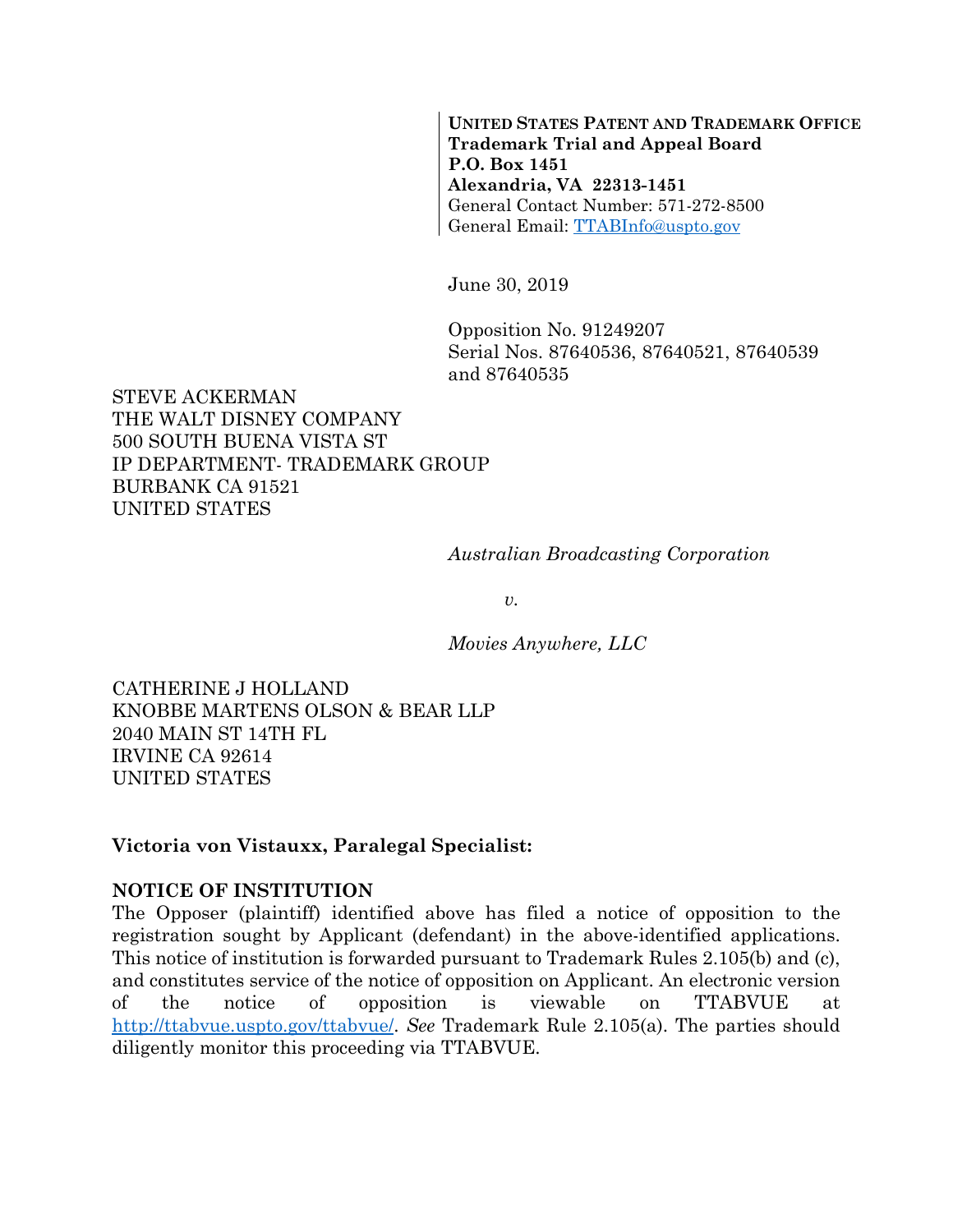## **APPLICANT MUST FILE ANSWER THROUGH ESTTA**

As required in the schedule below, **Applicant must file an answer within forty (40) days from the date of this order**. Failure to file a timely answer may result in the entry of default judgment and abandonment of the application. Regarding when a deadline falls on a Saturday, Sunday or federal holiday, *see* Trademark Rule 2.196. Applicant must file the answer through ESTTA - Electronic System for Trademark Trials and Appeals, unless ESTTA is unavailable due to technical problems or extraordinary circumstances are present. An answer filed on paper under these limited circumstances must be accompanied by a Petition to the Director (and the required fee under Trademark Rule 2.6). *See* Trademark Rule 2.106(b)(1). In substance, Applicant's answer must comply with Fed. R. Civ. P. 8(b); it must admit or deny the allegations in the notice of opposition, and may include available defenses and counterclaims. Regarding the form and content of an answer, *see* Trademark Rule 2.106(b)(2) and TBMP § 311.

## **DUTY TO MAINTAIN ACCURATE CORRESPONDENCE INFORMATION**

Throughout this proceeding, the parties, and their attorneys or representatives, must notify the Board of any correction or update of physical address and email address, and should use the ESTTA change of address form. *See* Trademark Rule 2.18(b); TBMP § 117.

## **SERVICE OF ANSWER AND OF ALL SUBMISSIONS**

The service of the answer, and all other submissions in this proceeding, and of all matters that are required to be served but not required to be filed in the proceeding record, **must** be by **email** unless the parties stipulate otherwise. Trademark Rule 2.119(b). In the absence of a stipulation, service may be by other means **only** under the **limited** circumstances and in a manner specified in Trademark Rule 2.119(b). Regarding the signing and service of all submissions, *see* TBMP §§ 113-113.04.

The answer, and all other submissions, **must** include proof of service. As noted in TBMP § 113.03, proof of service may be in the following certificate of service form:

*I hereby certify that a true and complete copy of the foregoing (insert title of submission) has been served on (insert name of opposing counsel or party) by forwarding said copy on (insert date of mailing), via email (or insert other appropriate method of delivery) to: (set out name, and address or email address of opposing counsel or party).* 

*Signature\_\_\_\_\_\_\_\_\_\_\_\_\_\_\_\_\_\_\_\_\_\_\_\_\_\_*   $Date$ 

## **SUBMIT ALL FILINGS ONLINE VIA ESTTA**

Submissions **must** be filed via ESTTA, the Board's online filing system, unless ESTTA is unavailable due to technical problems or extraordinary circumstances are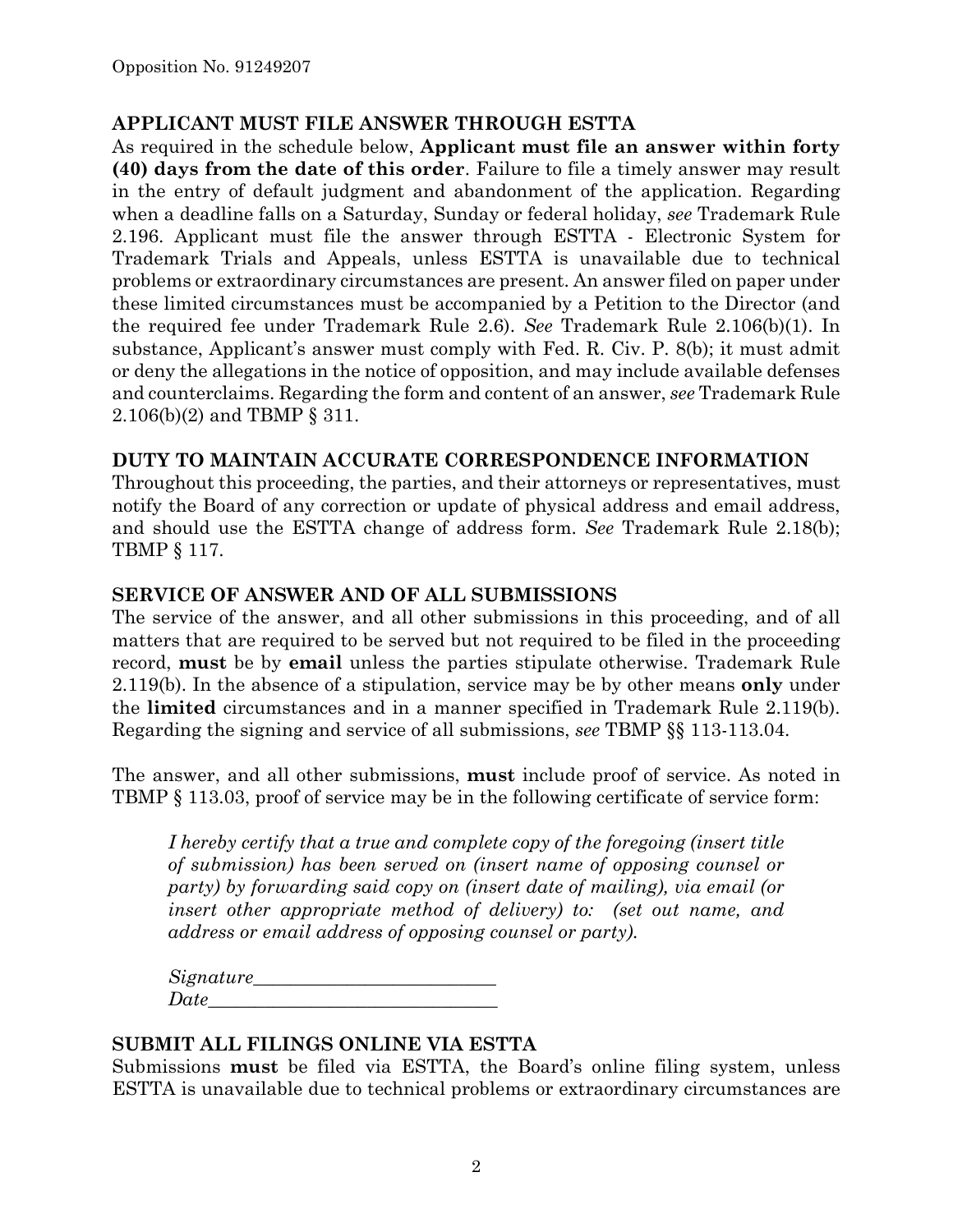present. Trademark Rule 2.126(a). Submissions may be filed in paper form **only** under the **limited** circumstances specified in Trademark Rule 2.126(b), with a required written explanation. ESTTA is accessible at the Board's webpage: http://estta.uspto.gov/. The page has instructions and tips. ESTTA offers various forms, some of which may require attachments and/or a fee. For technical questions, a party may call 571-272-8500 (Mon-Fri 8:30 a.m. to 5 p.m. ET) or email ESTTA@uspto.gov. This proceeding involves several deadlines, and due to potential technical issues, parties should not wait until the deadline to submit filings. The Board may **decline to consider** an untimely submission. Moreover, Trademark Rule 2.126 sets forth the required form and format for all submissions (*e.g.*, page limitations), and the Board may **decline to consider** any submission that does not comply with this rule, including, but not limited to motions, briefs, exhibits, and deposition transcripts.

### **CONFERENCE, DISCOVERY, DISCLOSURE AND TRIAL SCHEDULE**

| Time to Answer                              | 8/9/2019   |
|---------------------------------------------|------------|
| Deadline for Discovery Conference           | 9/8/2019   |
| Discovery Opens                             | 9/8/2019   |
| Initial Disclosures Due                     | 10/8/2019  |
| <b>Expert Disclosures Due</b>               | 2/5/2020   |
| Discovery Closes                            | 3/6/2020   |
| <b>Plaintiff's Pretrial Disclosures Due</b> | 4/20/2020  |
| Plaintiff's 30-day Trial Period Ends        | 6/4/2020   |
| Defendant's Pretrial Disclosures Due        | 6/19/2020  |
| Defendant's 30-day Trial Period Ends        | 8/3/2020   |
| <b>Plaintiff's Rebuttal Disclosures Due</b> | 8/18/2020  |
| Plaintiff's 15-day Rebuttal Period Ends     | 9/17/2020  |
| Plaintiff's Opening Brief Due               | 11/16/2020 |
| Defendant's Brief Due                       | 12/16/2020 |
| Plaintiff's Reply Brief Due                 | 12/31/2020 |
| Request for Oral Hearing (optional) Due     | 1/10/2021  |

## **PARTIES ARE REQUIRED TO HOLD DISCOVERY CONFERENCE**

The parties are required to schedule and hold a discovery conference by the deadline in the schedule in this order, or as reset by the Board. In the conference, the parties are required to discuss, at a minimum, 1) the nature and basis of their claims and defenses, 2) the possibility of promptly settling, or at least narrowing the scope of claims or defenses, and 3) arrangements for disclosures, discovery, preserving discoverable information and introduction of evidence at trial. For guidance, *see* Fed. R. Civ. P. 26(f), Trademark Rule 2.120(a)(2)(i) and TBMP §§ 401.01 and 408.01(a).

The parties must hold the conference in person, by telephone or by a means on which they agree. A Board interlocutory attorney or administrative trademark judge will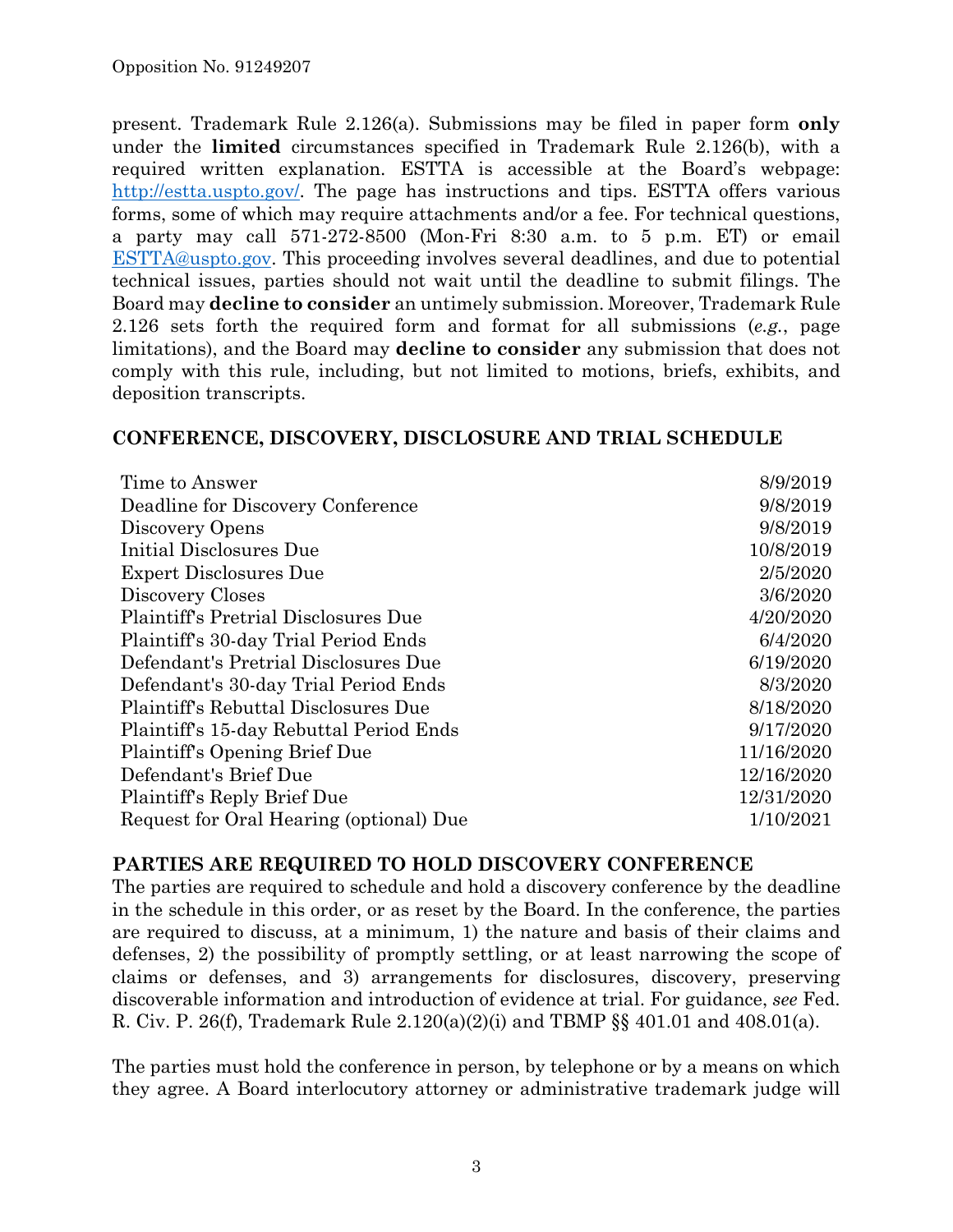participate in the conference either upon request of any party made no later than ten (10) days prior to the conference deadline, or when the Board deems it useful to have Board involvement. *See* Trademark Rule 2.120(a)(2)(i). A request for Board participation must be made either through ESTTA, or by telephone call to the assigned interlocutory attorney named on the TTABVUE record for this proceeding. A party requesting Board participation should first determine possible dates and times when all parties are available. A conference with a Board attorney's participation will be by telephone in accordance with the Board's instructions.

For efficiency, the parties may stipulate to various procedural and substantive disclosure, discovery and trial matters (*e.g.*, modification of deadlines and obligations) upon written stipulation and approval by the Board. Trademark Rule  $2.120(a)(2)(iv)$ provides a non-exhaustive list of matters to which parties may stipulate. The best practice is to reduce all stipulations to writing. If email service is not practical, such as for voluminous document production in discovery, the parties should discuss in the conference how production will be made. The parties, and their attorneys or representatives, have **a duty to cooperate** in the discovery process. TBMP § 408.01.

## **PROTECTIVE ORDER FOR CONFIDENTIAL INFORMATION**

The Board's Standard Protective Order is automatically imposed in all *inter partes* proceedings, and is available at https://www.uspto.gov/trademarks-applicationprocess/appealing-trademark-decisions/standard-documents-and-guidelines-0.

During their conference, the parties should discuss whether they will use an alternative or modified protective order, subject to approval by the Board. *See* Trademark Rule 2.116(g) and TBMP § 412. The standard order does not automatically protect confidential information; its provisions for designating confidential information must be utilized as needed by the parties. Trademark Rule 2.126(c) sets forth the procedure for filing confidential submissions.

# **ACCELERATED CASE RESOLUTION (ACR)**

During their conference, the parties are to discuss whether they wish to seek mediation or arbitration, and whether they can stipulate to the Board's Accelerated Case Resolution (ACR) process for a more efficient and cost-effective means of obtaining the Board's determination of the proceeding. For details, and examples of ACR proceedings, *see* TBMP § 528, and the Board's webpage: http://www.uspto.gov/ttab.

## **INITIAL DISCLOSURES AND DISCOVERY**

Regarding the deadline for and contents of initial disclosures, *see* Trademark Rules  $2.120(a)(1)$  and  $(2)(i)$ , and TBMP § 401.02. Regarding deadlines for serving and responding to discovery, *see* Trademark Rule 2.120(a)(3) and TBMP § 403.03. Certain provisions of Fed. R. Civ. P. 26 are applicable in modified form. Note that written discovery (interrogatories, requests for production, requests for admission) must be served **early** enough so that responses will be due **no later than** the close of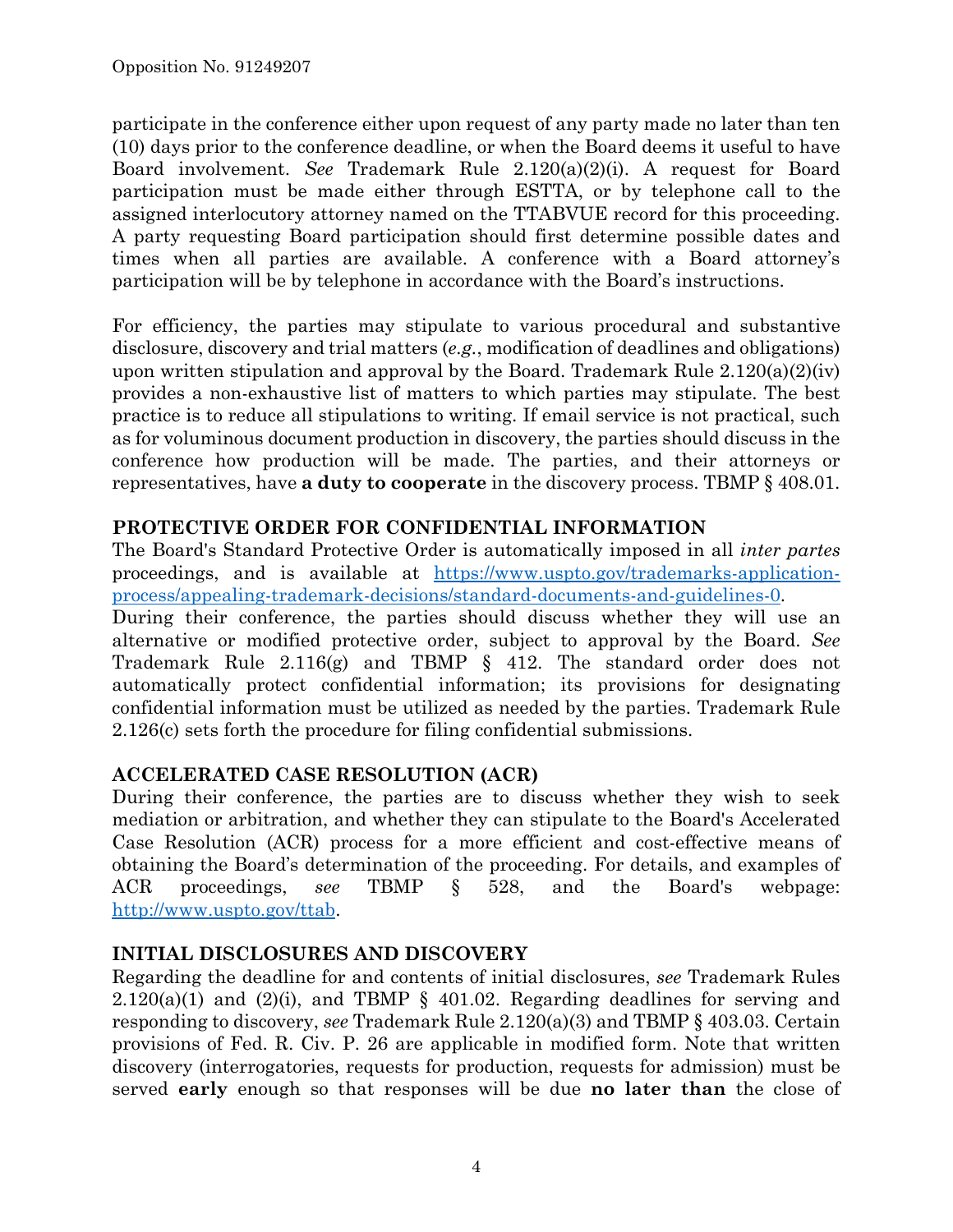discovery. Regarding the scope and limits of discovery, *see* TBMP 414; discoverable items may include documents, tangible things, and electronically stored information (ESI).

# **MOTIONS**

Certain provisions of Fed. R. Civ. P. 11 apply to all submissions in Board proceedings. *See* TBMP § 527.02. Regarding available motions, *see* TBMP Chapter 500. Regarding applicable deadlines to respond to motions, depending on the motion filed, *see* Trademark Rules 2.127(a) and (e)(1). When a party timely files a potentially dispositive motion the proceeding is suspended with respect to all matters not germane to the motion. *See* Trademark Rule 2.127(d). In addressing motions or other filings, if it appears to the Board that a telephone conference would be beneficial, or upon request of one or both parties, the Board may schedule a conference. *See* Trademark Rule  $2.120(j)(1)$  and TBMP § 502.06(a).

# **PRETRIAL DISCLOSURES, TRIAL AND BRIEFING**

Regarding the procedures and deadlines for pretrial disclosures and trial, and specifically the noticing, taking, serving and submitting of evidence and testimony, *see* Trademark Rules 2.120(k), 2.121, 2.122, 2.123 and 2.125, as well as TBMP Chapter 700. The parties should review these authorities. For example: witness testimony may be submitted in the form of affidavit or declaration subject to the right to oral cross examination; transcripts of testimony depositions, with exhibits, must be served on each adverse party within thirty (30) days after completion of taking the testimony; certified transcripts and exhibits must be filed, with notice of such filing served on each adverse party; and all notices of reliance must be submitted during the submitting party's assigned testimony period and must indicate generally the relevance the evidence and associate it with one or more issues.

Main briefs shall be filed in accordance with Trademark Rules 2.128(a) and (b). An oral hearing is not required, but will be scheduled upon separate notice timely filed pursuant to Trademark Rule 2.129(a). Regarding briefs and oral hearings, *see* TBMP §§ 801-802.

# **LEGAL RESOURCES AVAILABLE AT WEBPAGE**

For a general description of Board proceedings, *see* TBMP §102.03. Proceedings are governed by the Trademark Rules of Practice in Parts 2 and 7 of Title 37 of the Code of Federal Regulations. These rules, the Manual of Procedure (TBMP), information on Accelerated Case Resolution (ACR) and Alternative Dispute Resolution (ADR), and many Frequently Asked Questions, are available on the Board's webpage, at http://www.uspto.gov/ttab. The parties should check the webpage for important changes, announcements, etc., many of which apply to proceedings already in progress.